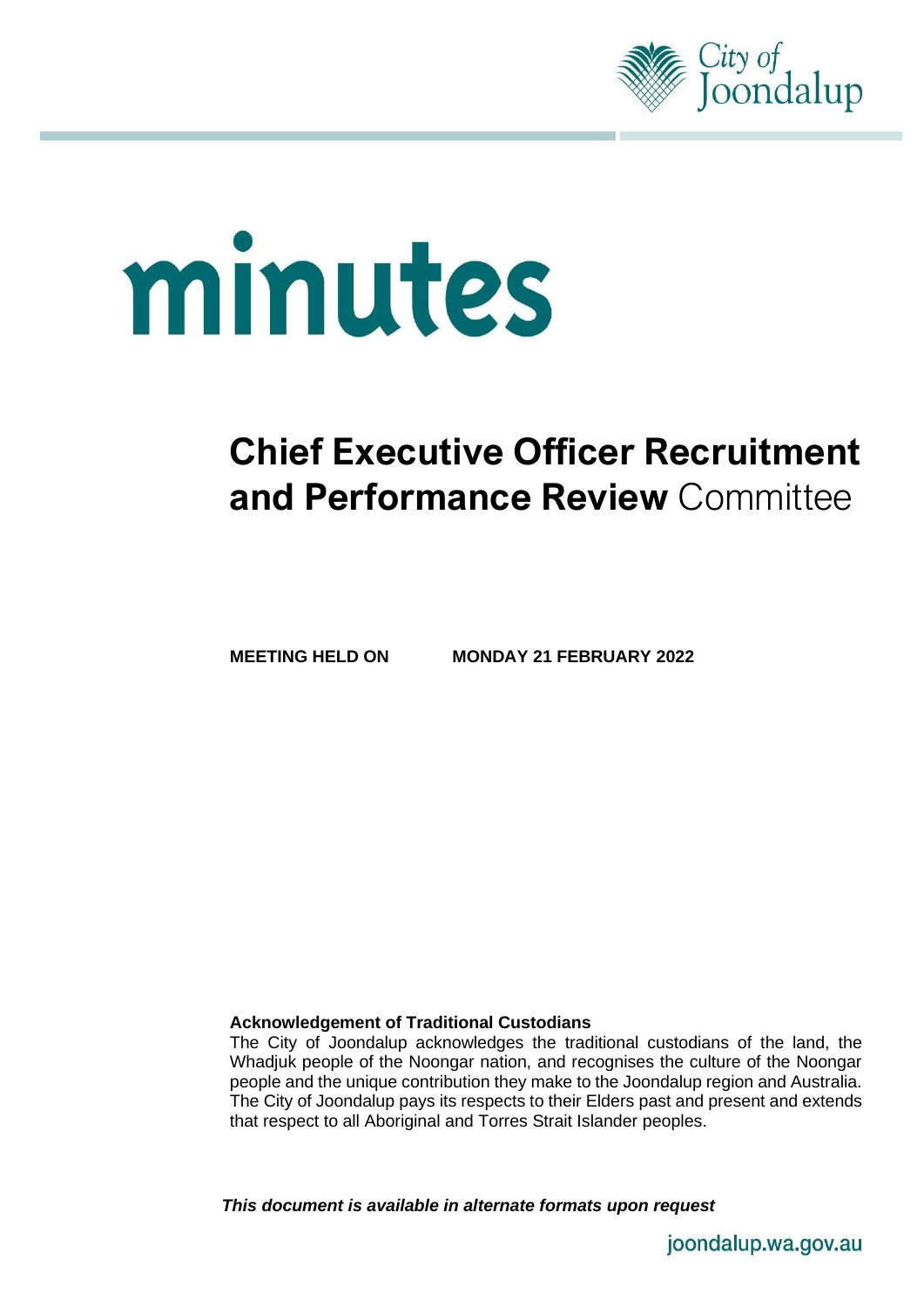# **TABLE OF CONTENTS**

| <b>ITEM</b><br>NO. | <b>TITLE</b>                                                                                              | <b>PAGE</b><br>NO. |  |
|--------------------|-----------------------------------------------------------------------------------------------------------|--------------------|--|
|                    | <b>DECLARATION OF OPENING</b>                                                                             | $\mathbf{2}$       |  |
|                    | DECLARATIONS OF FINANCIAL INTEREST / PROXIMITY<br><b>INTEREST / INTEREST THAT MAY AFFECT IMPARTIALITY</b> | 3                  |  |
|                    | APOLOGIES AND LEAVE OF ABSENCE                                                                            |                    |  |
|                    | <b>CONFIRMATION OF MINUTES</b>                                                                            | 3                  |  |
|                    | ANNOUNCEMENTS BY THE PRESIDING MEMBER WITHOUT<br><b>DISCUSSION</b>                                        | 4                  |  |
|                    | <b>IDENTIFICATION OF MATTERS FOR WHICH THE MEETING MAY BE</b><br><b>CLOSED TO THE PUBLIC</b>              | 4                  |  |
|                    | <b>PETITIONS AND DEPUTATIONS</b>                                                                          | 4                  |  |
|                    | <b>REPORTS</b>                                                                                            | 5                  |  |
| $\mathbf{1}$       | ALTERNATE MEETING DATES - CHIEF EXECUTIVE OFFICER<br>RECRUITMENT AND PERFORMANCE REVIEW COMMITTEE         | 5                  |  |
| 2                  | CITY OF JOONDALUP STANDARDS FOR CEO RECRUITMENT.<br>PERFORMANCE AND TERMINATION                           | 8                  |  |
| 3                  | CHIEF EXECUTIVE<br>PROGRESS REPORT –<br><b>OFFICER</b><br>PERFORMANCE REVIEW                              | 14                 |  |
|                    | <b>URGENT BUSINESS</b>                                                                                    | 17                 |  |
|                    | <b>MOTIONS OF WHICH PREVIOUS NOTICE HAS BEEN GIVEN</b>                                                    | 17                 |  |
|                    | <b>REQUESTS FOR REPORTS FOR FUTURE CONSIDERATION</b>                                                      | 17                 |  |
|                    | <b>CLOSURE</b>                                                                                            | 17                 |  |

## **Note:**

Clause 15.10 of the City's *Meeting Procedures Local Law 2013* states:

*This local law applies generally to committee meetings except for clause 7.1 in respect of members seating and clause 7.8 in respect of limitation on members speaking.*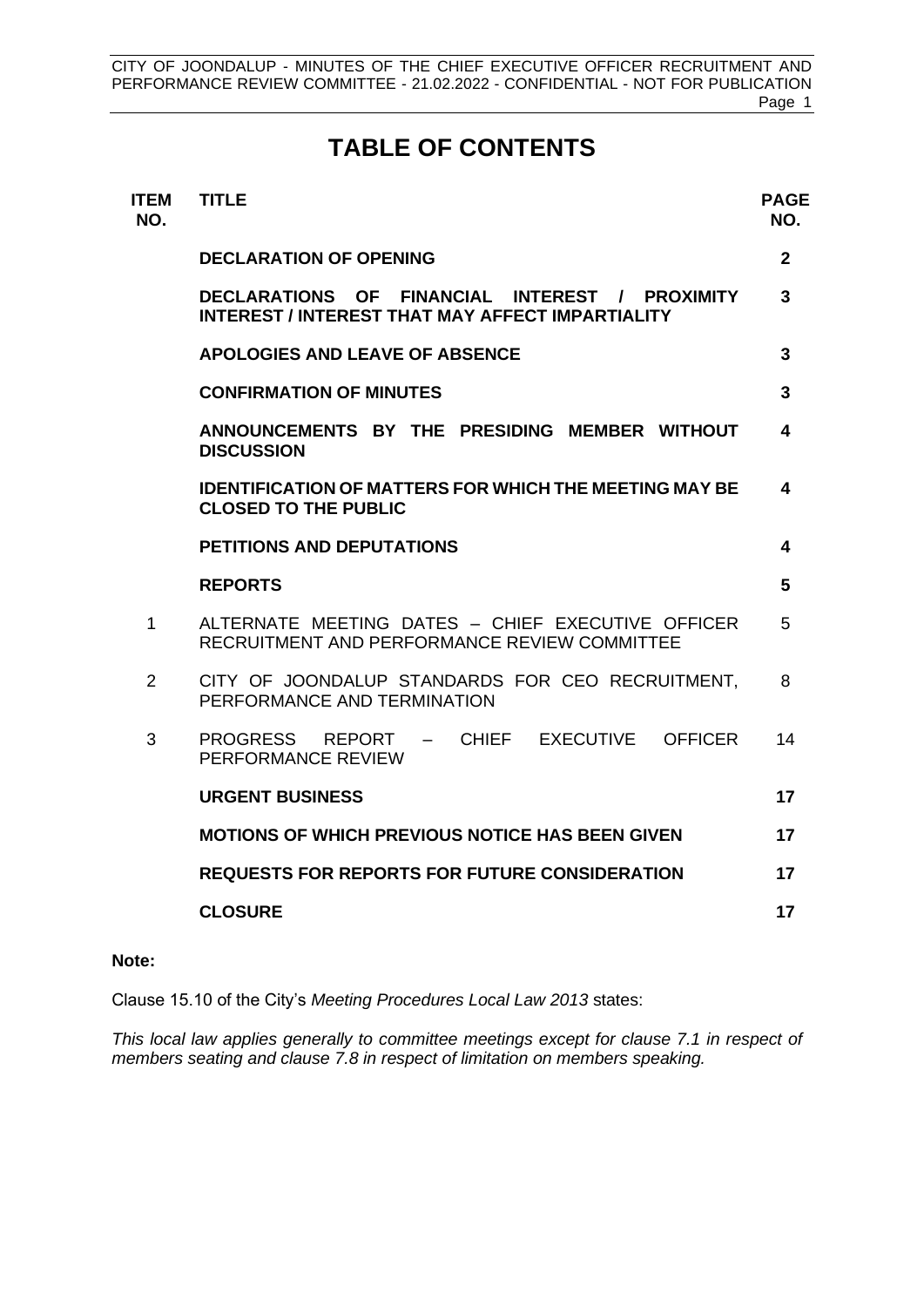# **CITY OF JOONDALUP**

**MINUTES OF THE CHIEF EXECUTIVE OFFICER RECRUITMENT AND PERFORMANCE REVIEW COMMITTEE MEETING HELD IN CONFERENCE ROOM 1, JOONDALUP CIVIC CENTRE, BOAS AVENUE, JOONDALUP ON MONDAY 21 FEBRUARY 2022.**

## **ATTENDANCE**

#### **Committee Members**

Mayor Hon. Albert Jacob, JP *Presiding Member* Cr Tom McLean, JP Cr Daniel Kingston Cr Russell Poliwka *Deputising for Cr May from 6.12pm* Cr Suzanne Thompson Cr Christine Hamilton-Prime, JP Cr John Chester

#### **Observers**

Cr Adrian Hill Cr John Raftis

#### **Officers**

Mr James Pearson Chief Executive Officer Mrs Kylie Bergmann Manager Governance

Mrs Rebecca Maccario **Acting Director Governance and Strategy** Mr Glenn Heaperman Manager Human Resources

# <span id="page-2-0"></span>**DECLARATION OF OPENING**

The Presiding Member declared the meeting open at 5.47pm.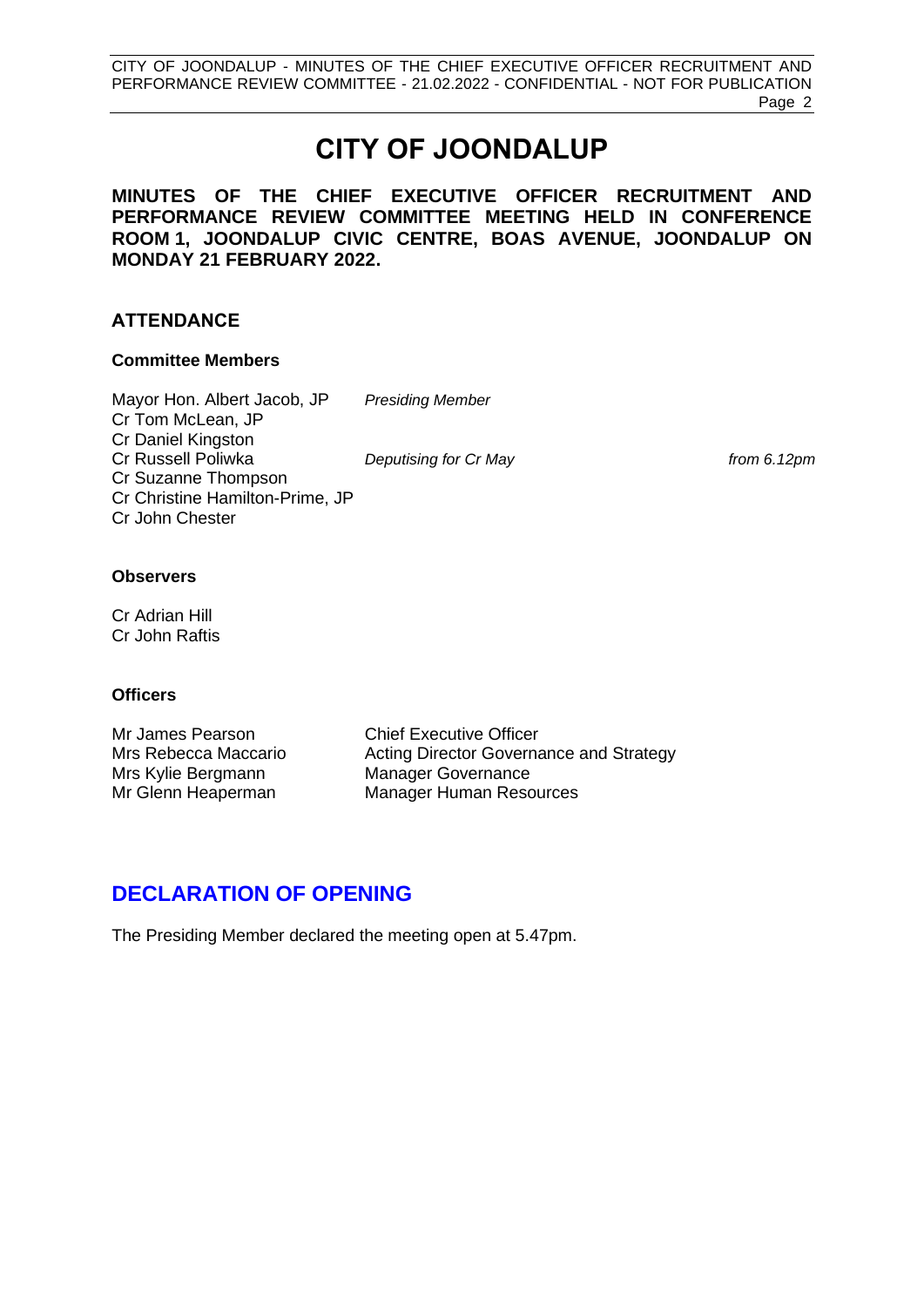# <span id="page-3-0"></span>**DECLARATIONS OF FINANCIAL INTEREST / PROXIMITY INTEREST / INTEREST THAT MAY AFFECT IMPARTIALITY**

#### **Disclosure of Financial Interest**

A declaration under this section requires that the nature of the interest must be disclosed. Consequently a member who has made a declaration must not preside, participate in, or be present during any discussion or decision-making procedure relating to the matter the subject of the declaration. An employee is required to disclose their financial interest and if required to do so by the Council must disclose the extent of the interest. Employees are required to disclose their financial interests where they are required to present verbal or written reports to the Council. Employees are able to continue to provide advice to the Council in the decisionmaking process if they have disclosed their interest.

| <b>Name / Position</b>                          | Mr James Pearson, Chief Executive Officer.                                                |  |  |  |
|-------------------------------------------------|-------------------------------------------------------------------------------------------|--|--|--|
|                                                 | <b>Item No. / Subject</b>   Item 3 - Progress Report: Chief Executive Officer Performance |  |  |  |
|                                                 | Review.                                                                                   |  |  |  |
| <b>Nature of Interest</b>   Financial Interest. |                                                                                           |  |  |  |
| <b>Extent of Interest</b>                       | Mr Pearson holds the position of Chief Executive Officer.                                 |  |  |  |

# <span id="page-3-1"></span>**APOLOGIES AND LEAVE OF ABSENCE**

#### **Apology**

Cr Christopher May

## **Leave of Absence Previously Approved**

Cr John Logan 17 to 21 March 2022 inclusive.

# <span id="page-3-2"></span>**CONFIRMATION OF MINUTES**

#### **MINUTES OF THE CHIEF EXECUTIVE OFFICER RECRUITMENT AND PERFORMANCE REVIEW COMMITTEE HELD ON 29 NOVEMBER 2021**

**MOVED Cr Chester, SECONDED Cr McLean that the minutes of the meeting of the Chief Executive Officer Recruitment and Performance Review Committee held on 29 November 2021 be confirmed as a true and correct record.** 

#### **The Motion was Put and CARRIED (6/0)**

**In favour of the Motion:** Mayor Jacob, Crs Chester, Kingston, Hamilton-Prime, McLean and Thompson.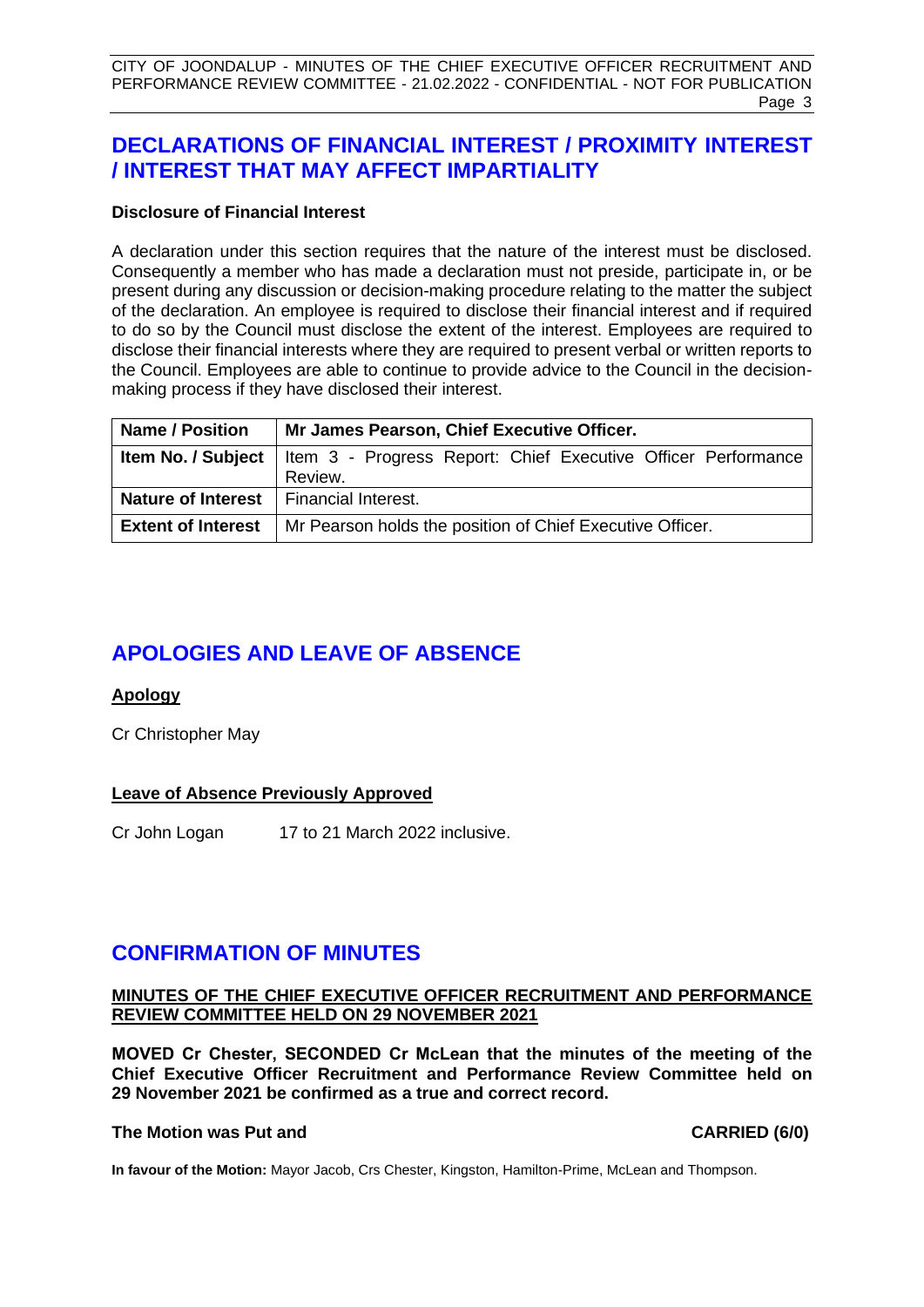# <span id="page-4-0"></span>**ANNOUNCEMENTS BY THE PRESIDING MEMBER WITHOUT DISCUSSION**

Nil.

# <span id="page-4-1"></span>**IDENTIFICATION OF MATTERS FOR WHICH THE MEETING MAY BE CLOSED TO THE PUBLIC**

In accordance with Clause 5.2 of the City's *Meeting Procedures Local Law 2013*, this meeting is not open to the public.

# <span id="page-4-2"></span>**PETITIONS AND DEPUTATIONS**

Nil.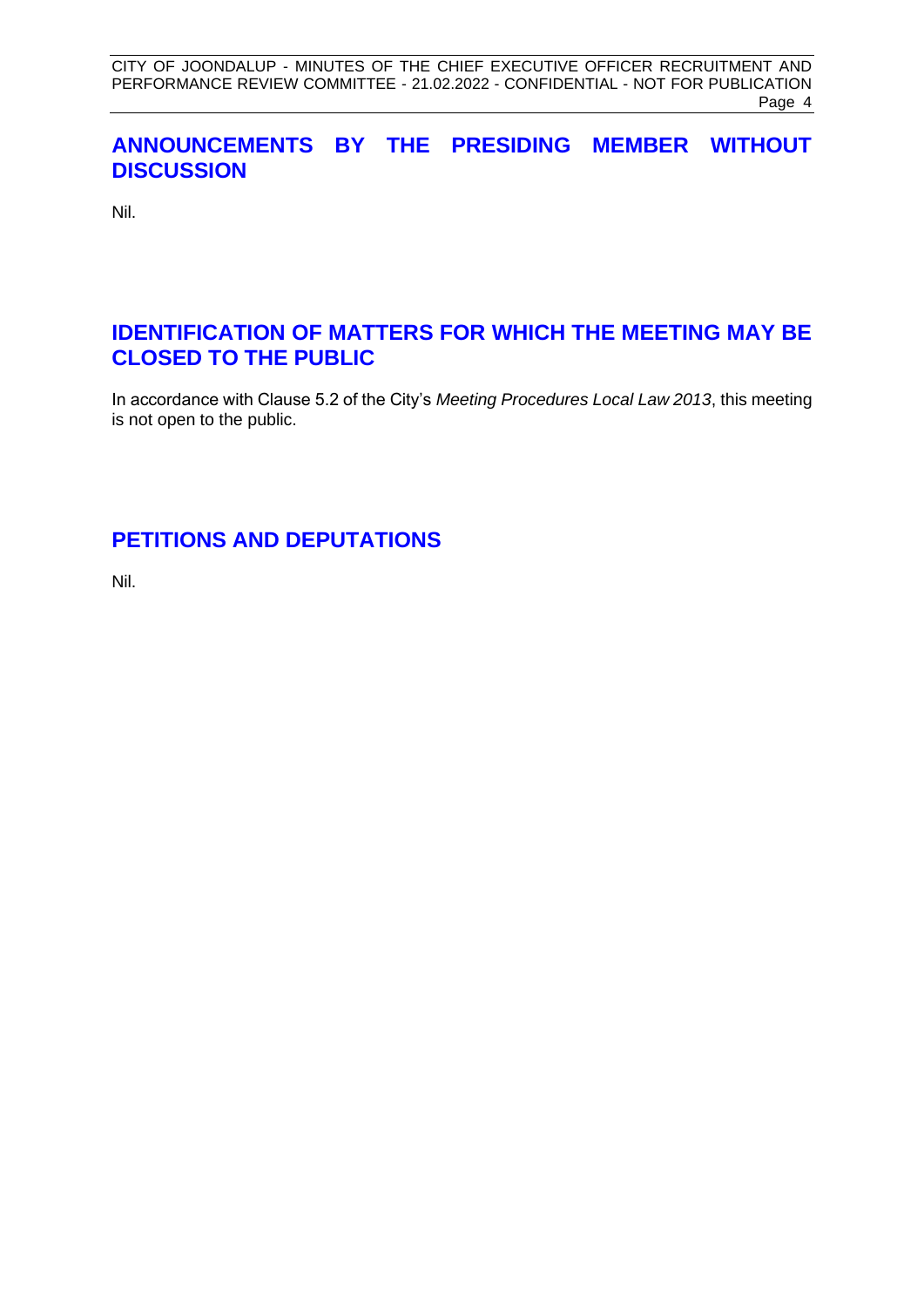# <span id="page-5-0"></span>**REPORTS**

# <span id="page-5-1"></span>**ITEM 1 ALTERNATE MEETING DATES - CHIEF EXECUTIVE OFFICER RECRUITMENT AND PERFORMANCE REVIEW COMMITTEE**

| WARD               | All                     |
|--------------------|-------------------------|
| <b>RESPONSIBLE</b> | Mr Jamie Parry          |
| <b>DIRECTOR</b>    | Governance and Strategy |

**FILE NUMBER** 02153, 101515

**ATTACHMENTS** Nil

**AUTHORITY / DISCRETION** Executive - The substantial direction setting and oversight role of Council, such as adopting plans and reports, accepting tenders, directing operations, setting and amending budgets.

#### **PURPOSE**

For the Chief Executive Officer Recruitment and Performance Review Committee (the Committee) to consider alternative committee meetings dates for 2022.

#### **EXECUTIVE SUMMARY**

In order to assist with forward planning for all Elected Members, management and staff, a schedule of meetings dates for the CEO Recruitment and Performance Review Committee was presented to the Committee, and adopted by the Committee, on 1 November 2021.

Those dates are as follows:

- 1 Monday 29 November 2021, commencing at 5:45pm.
- 2 Monday 21 February 2022, commencing at 5:45pm.
- 3 Monday 23 May 2022, commencing at 5:45pm.
- 4 Monday 28 November 2022, commencing at 5:45pm.

At the Committee meeting held on 29 November 2021, Cr Kingston requested the Chief Executive Officer to prepare a report on alternative meeting dates for the Chief Executive Officer Recruitment and Performance Review Committee.

#### **BACKGROUND**

The basis for Cr Kingston's request is that he was concerned that the CEO Recruitment and Performance Review Committee meetings are scheduled half an hour prior to other committee meetings, thereby restricting the time Elected Members have for the CEO Recruitment and Performance Review Committee.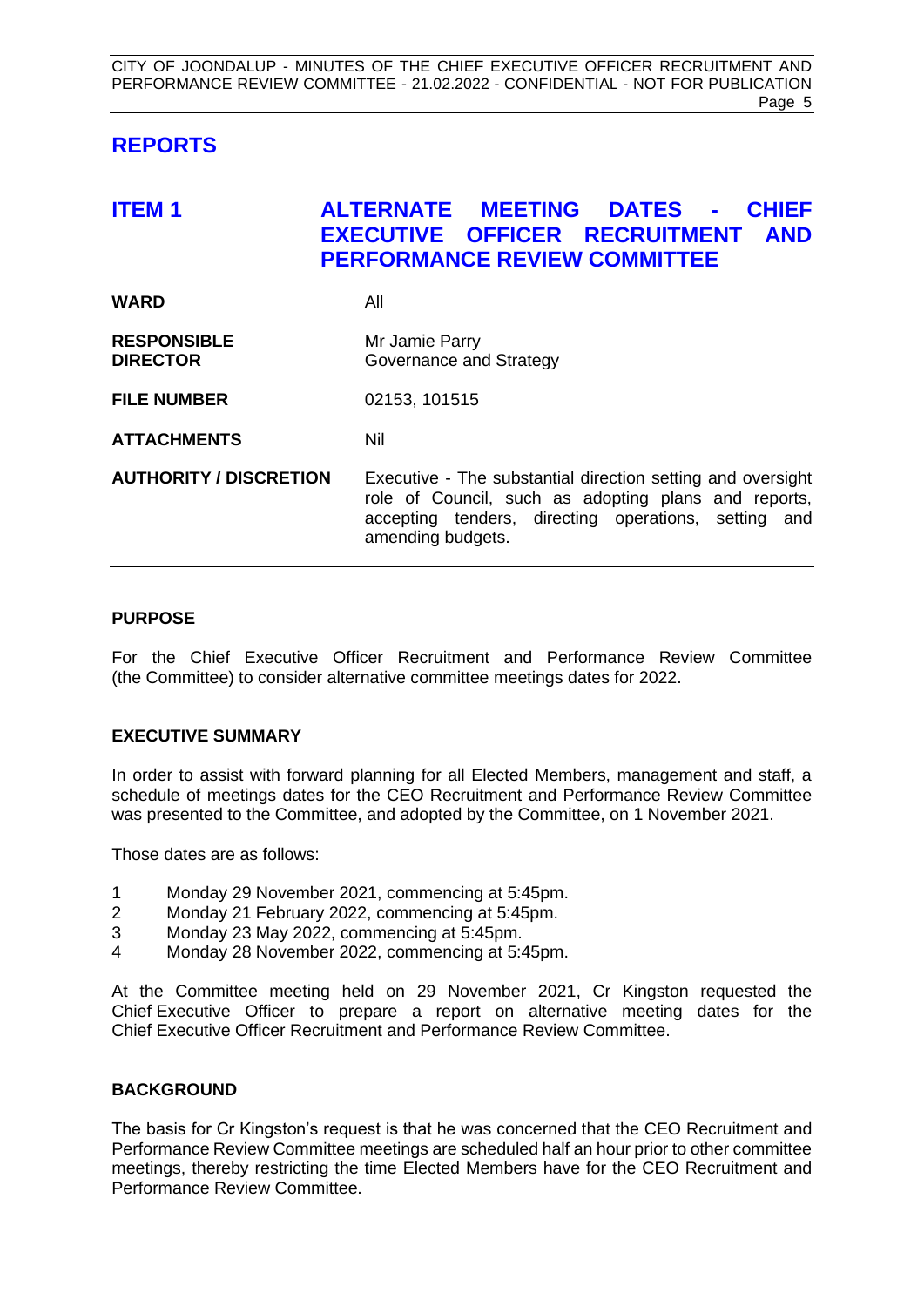#### **DETAILS**

Below is a comparison, for the scheduling of the 2022 CEO Recruitment and Performance Review Committee meetings.

| <b>CEO Recruitment and</b><br><b>Performance Review</b><br><b>Committee</b> | <b>Other Committee Meetings</b>                     |
|-----------------------------------------------------------------------------|-----------------------------------------------------|
| 21 February 2022                                                            | 21 February 2022 (Policy)                           |
| 23 May 2022                                                                 | No other committee meetings scheduled for this date |
| 28 November 2022                                                            | 28 November 2022 (Major Projects & Finance)         |

Given that this report is being presented to the CEO Recruitment and Performance Review Committee on 21 February 2022, the only other meeting that is scheduled prior to another committee meeting is 28 November 2022.

#### **Issues and options considered**

The only meeting of the CEO Recruitment and Performance Review Committee that may requiring rescheduling, in line with Cr Kingston's request, is the meeting scheduled for 28 November 2022.

The Committee can choose to either:

- reschedule the committee meeting scheduled for 28 November 2022 to an alternative date
- keep the meeting date for 28 November 2022 but move the meeting to an earlier time to allow additional time for the CEO Recruitment and Performance Review Committee or
- keep the meeting date for 28 November 2022, with no changes to the start time.

The administration considers that 30 minutes is ample time for the CEO Recruitment and Performance Review. In the event the Committee meeting runs over schedule, the *City of Joondalup Meeting Procedures Local Law 2013,* allows for a further 30 minutes before the next Committee meeting is required to commence (refer clause 3.11).

It is the administration's recommendation that the Committee meeting date for 28 November 2022 remain as is, with no change to the date or start time.

#### **Legislation / Strategic Community Plan / Policy implications**

| Legislation | Local Government Act 1995.                           |
|-------------|------------------------------------------------------|
|             | Local Government (Administration) Regulations 1996.  |
|             | City of Joondalup Meeting Procedures Local Law 2013. |
|             | Local Government Legislation Amendment Act 2019.     |

#### **Strategic Community Plan**

- **Key theme Governance and Leadership.**
- **Objective Corporate capacity.**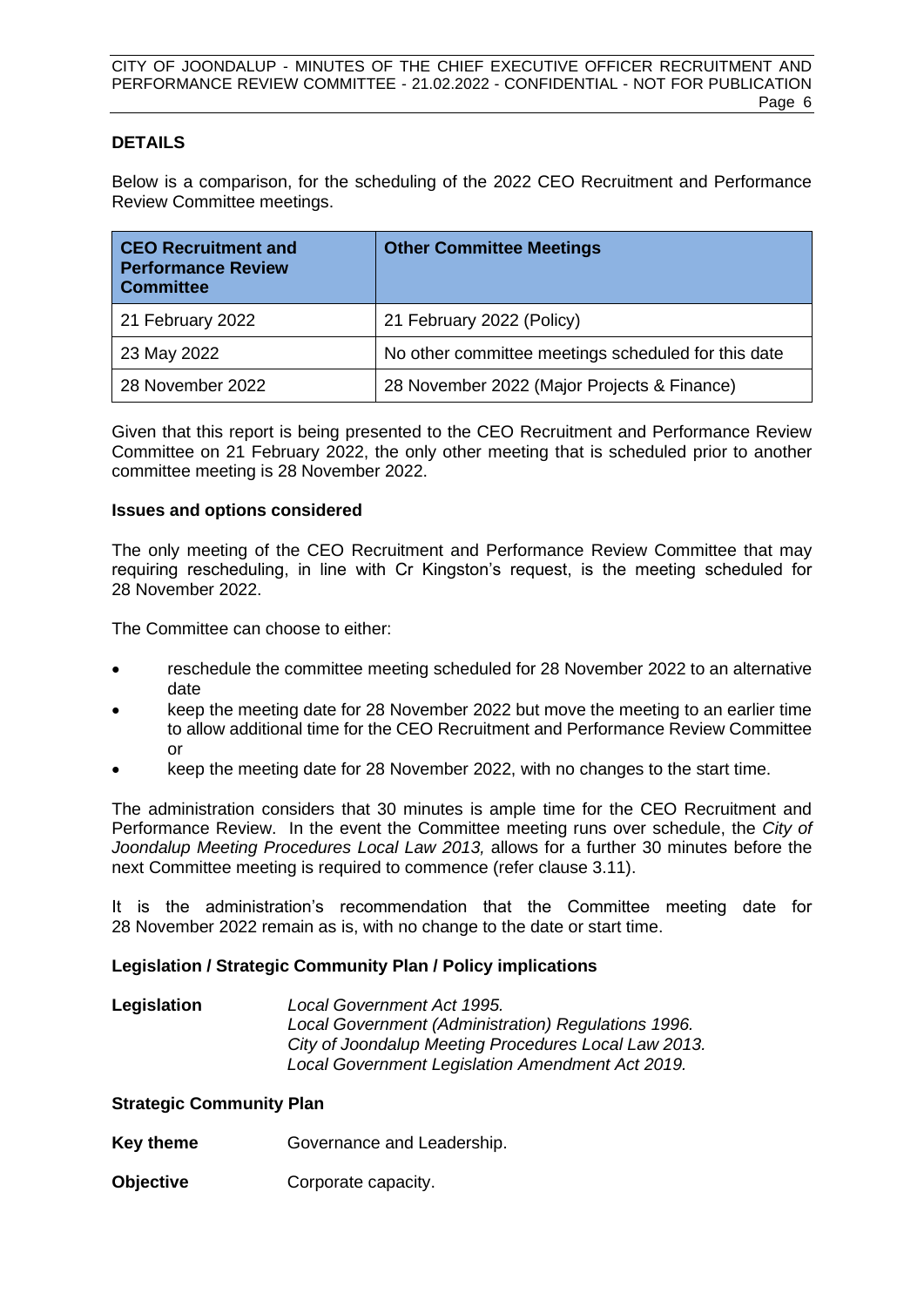**Strategic initiative** Not applicable.

**Policy** Not applicable.

#### **Risk management considerations**

Should forward planning of committee meetings not be identified, then there is a risk for meetings to be held on an ad-hoc basis, lacking coordination with other key meetings and corporate planning processes.

#### **Financial / budget implications**

Not applicable.

#### **Regional significance**

Not applicable.

#### **Sustainability implications**

Not applicable.

#### **Consultation**

Not applicable.

#### **COMMENT**

The current committee meeting dates, as adopted by the CEO Recruitment and Performance Review Committee, align with the quarterly *Corporate Business Plan* reporting requirements, as many of the CEO's Key Performance Indicators are contained within the *Corporate Business Plan*.

In addition, further special committee meetings will be determined for the purpose of undertaking the CEO's annual performance review.

#### **VOTING REQUIREMENTS**

Simple Majority.

**MOVED Cr Kingston, SECONDED Cr Hamilton-Prime that the current schedule of meeting dates for the CEO Recruitment and Performance Review Committee remain as is, with no amendment to dates and times.**

#### **The Motion was Put and CARRIED (6/0)**

**In favour of the Motion:** Mayor Jacob, Crs Chester, Kingston, Hamilton-Prime, McLean and Thompson.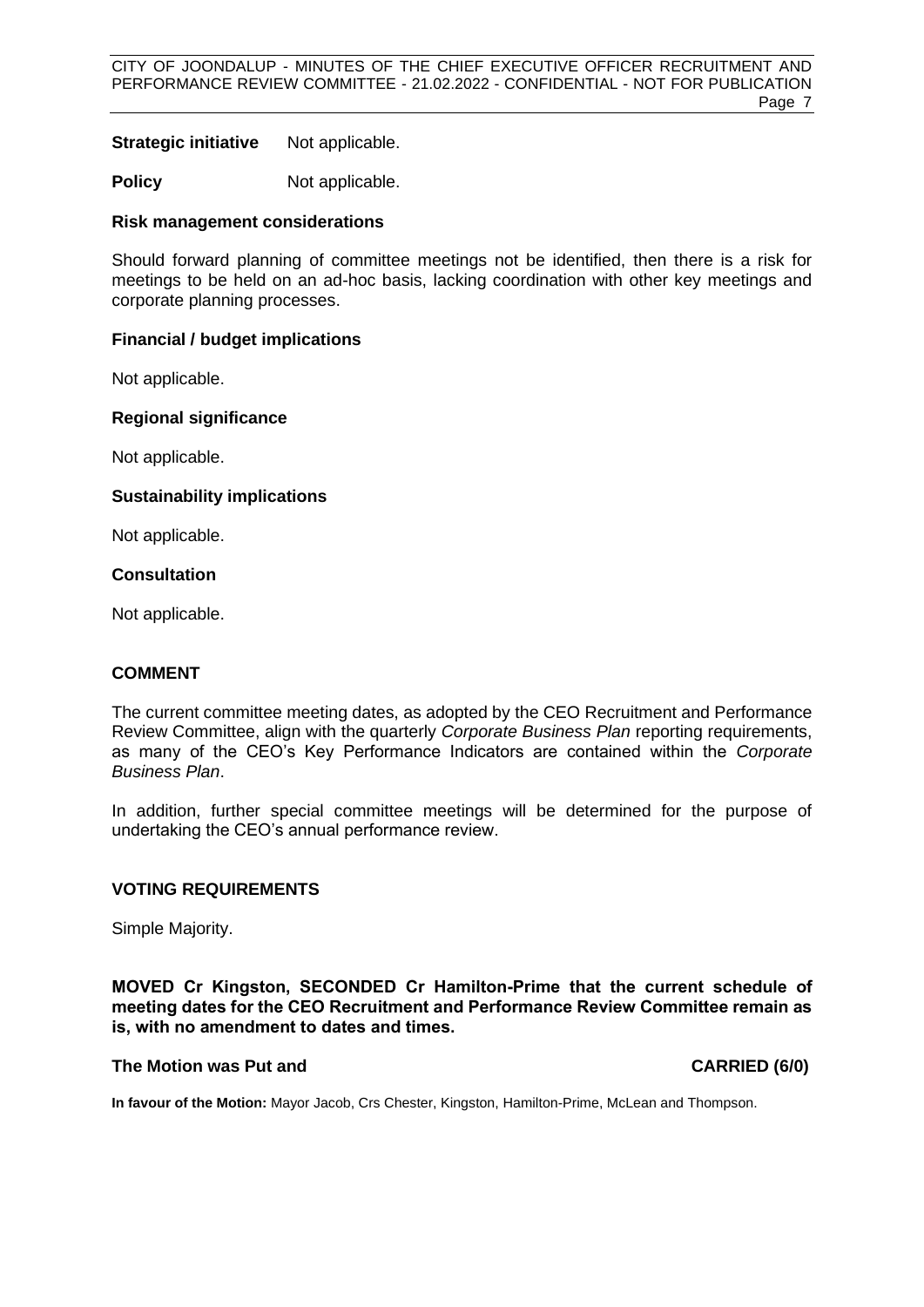<span id="page-8-0"></span>

| <b>ITEM2</b>                          | <b>TERMINATION</b> | <b>CITY OF JOONDALUP STANDARDS FOR CEO</b><br>RECRUITMENT, PERFORMANCE<br><b>AND</b>                                                                                                             |  |  |
|---------------------------------------|--------------------|--------------------------------------------------------------------------------------------------------------------------------------------------------------------------------------------------|--|--|
| <b>WARD</b>                           | All                |                                                                                                                                                                                                  |  |  |
| <b>RESPONSIBLE</b><br><b>DIRECTOR</b> | Mr Jamie Parry     | Governance and Strategy                                                                                                                                                                          |  |  |
| <b>FILE NUMBERS</b>                   |                    | 00561, 108783, 101515                                                                                                                                                                            |  |  |
| <b>ATTACHMENTS</b>                    | Attachment 1       | City of Joondalup Standards for CEO<br>Recruitment and Selection, Performance<br><b>Review and Termination</b>                                                                                   |  |  |
| <b>AUTHORITY / DISCRETION</b>         |                    | Executive - The substantial direction setting and oversight<br>role of Council, such as adopting plans and reports,<br>accepting tenders, directing operations, setting and<br>amending budgets. |  |  |

#### **PURPOSE**

For the Chief Executive Officer Recruitment and Performance Review Committee to consider matters aligned to the City of Joondalup Standards for Chief Executive Officer (CEO) Recruitment, Performance and Termination as required by the *Local Government (Administration) Amendment Regulations 2021*.

#### **EXECUTIVE SUMMARY**

The *Local Government (Administration) Amendment Regulations 2021* (CEO Standards Regulations) introduced new regulations within the *Local Government (Administration) Regulations 1996* including new mandatory minimum model standards for the recruitment, selection, performance review and early termination of local government Chief Executive Officers (Model CEO Standards).

At its meeting held on 20 April 2021 (CJ056-04/21 refers), Council adopted the Standards and noted that a review of City of Joondalup policy and procedural requirements relating to the new requirements within the *Local Government (Administration) Regulations 1996* and the standards would be undertaken and presented to the Chief Executive Officer Recruitment and Performance Review Committee at a future meeting.

Matters considered in the report to Council are provided within this report.

#### **BACKGROUND**

The *Local Government (Administration) Amendment Regulations 2021* were published in the *Government Gazette* on 2 February 2021, which introduced new regulations and mandatory minimum standards into the *Local Government (Administration) Regulations 1996* for the recruitment, selection, performance review and early termination of local government CEOs. In the main the Model CEO Standards have been included as a new schedule 2 to the *Local Government (Administration) Regulations 1996.*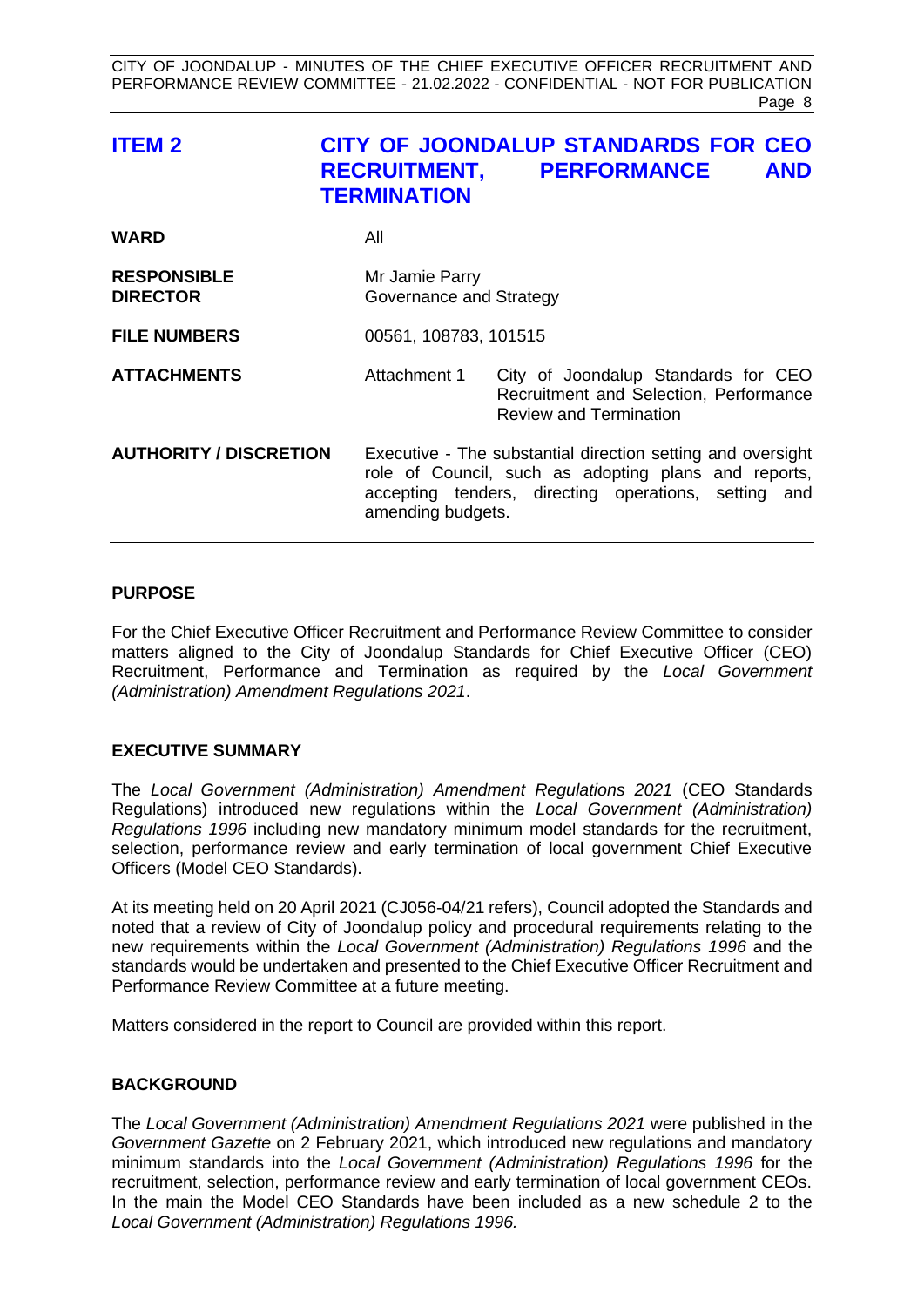At its meeting held on 20 April 2021 (CJ056-04/21 refers), Council adopted the Standards and noted that a review of City of Joondalup policy and procedural requirements relating to the new requirements within the *Local Government (Administration) Regulations 1996* and the standards would be undertaken and presented to the Chief Executive Officer Recruitment and Performance Review Committee at a future meeting.

The Council noted the current CEO's employment contract terms and conditions and City processes against the standards and identified only a few minor differences, which can be accommodated within the new standards. Specifically, these relate to the following:

• Clause 8: The Model Standards require appointment of an "Independent person" to the selection panel. The Chief Executive Officer Recruitment and Performance Review Committee does not have currently have an "Independent person" as part of its membership (Independent person is not the consultant engaged to assist).

This will not present an issue until a CEO recruitment process is required.

• Clause 13: Recruitment to be undertaken on expiry of certain CEO contracts, which relates to the recruitment to be undertaken if the CEO has held the position for a period of 10 or more consecutive years.

The current CEO employment contract has a renewable clause within it, however, there is no immediate impact given the contract is less than five years old, and upon renewal this may need to be varied to ensure that the 10-year limit/horizon is recognised.

• Terms of Reference of the CEO Recruitment and Performance Review Committee, as the Guidelines suggest broader content in the Terms of Reference when it comes to the recruitment and selection responsibilities which the Committee hold.

The suggestion is that this could be managed by a revised Terms of Reference, the options of which are included within this report.

• Division 3: It is recommended in the Guidelines that an "Independent Observer" be part of the CEO Performance Review, the Committee of which currently includes only Elected Members. Significantly the regulations do not detail how this proposal might operate.

The Guideline also recommends Council develop a policy to guide the performance review process, the employment contract is highly prescriptive and may make the need for a policy unnecessary. This matter is discussed further within the report.

- The City has reviewed its current policies; delegations; and procedures to ensure they meet the requirements of the Model CEO Standards, including:
	- $\circ$  delegation for appointment of an Acting CEO (refer Item 1.6 under the Council's Register of Delegated Authority)
	- $\circ$  procedures for appointment of the CEO (refer to the role of the Chief Executive Officer Recruitment and Performance Review Committee)
	- o procedures for performance review of the CEO (governed by procedures contained within the CEO Employment Contract)
	- o procedures for termination of the CEO (governed by the terms and conditions of the Employment Contract)
	- o Terms of Reference of the Chief Executive Officer Recruitment and Performance Review Committee.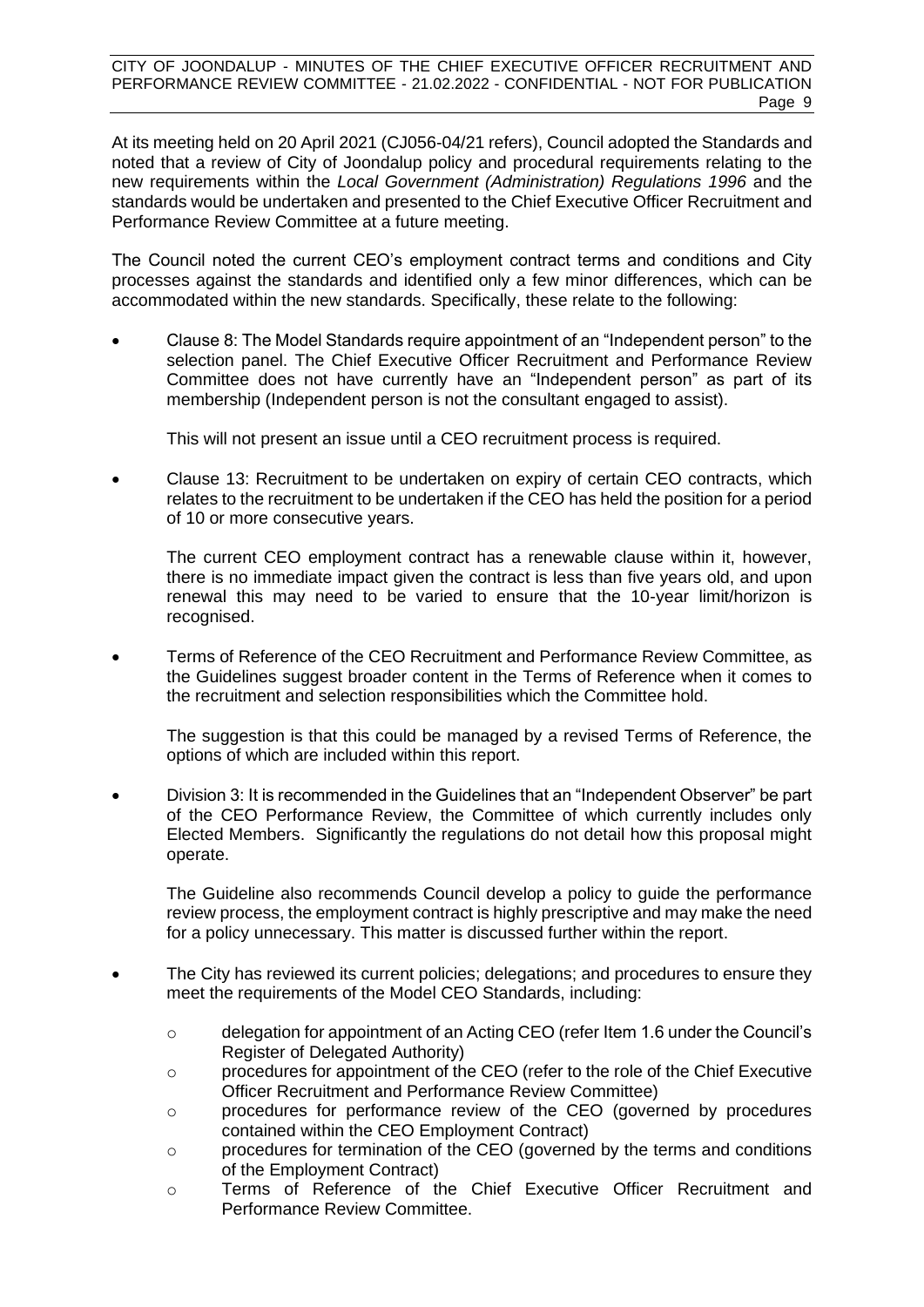#### **DETAILS**

At its meeting held on 20 April 2021 (CJ056-04/21 refers), Council adopted the Standards for CEO recruitment, Performance and Termination.

There are a number of matters that require the Council's consideration, either in the near future or when the current CEO's employment contract is to be renewed, or when a new CEO is to be appointed.

#### *Terms and Conditions of CEO Employment Contract*

The terms and conditions of the current CEO employment contract are very detailed with regard, amongst other things, the performance review process (including timeframes), which provides little flexibility.

The Department's Guideline recommends Council develop a policy to guide the performance review process, the employment contract is highly prescriptive and at this time makes the need for a policy unnecessary.

There are also some matters related to the Standards not included in the employment contract, however, this was due to the contract being signed before the legislation came into effect.

Currently, there is nothing urgent that requires consideration and a decision of the Chief Executive Officer Recruitment and Performance Review Committee or Council.

It is considered, however, that the Council should consider a review of the terms and conditions of the CEO employment contract to ensure it is contemporary in approach; aligned to the Standards; and examines any policies/protocols that might be aligned to the Standards; at the next opportunity that allows (that is when the current CEO's employment contract is to be renewed, or when the process is to recommence and a new CEO is to be appointed).

#### *Independent Persons*

Clause 8 of the Model Standards require appointment of an "Independent Person" to the selection panel.

Division 3 of the Department's Guideline also recommend that an "Independent Observer" be part of the CEO Performance Review. The CEO Recruitment and Performance Review Committee does not currently have an "Independent person" as part of its membership (note: independent person is not the consultant engaged to assist). Significantly the regulations do not detail how this proposal might operate.

It is considered that with regard the appointment of:

- an "Independent Person" to the selection panel there is nothing urgent that requires consideration and a decision of the Council
- an "Independent Observer" being part of the CEO Performance Review process, the suggestion within the Department's Guideline be noted at this time given the Department has not defined the purpose nor role of such a person, either within the Guideline or the Model Standards.

It is suggested that when next considering membership of the Committee, Council give consideration as to whether determine to appoint one or more persons to the Committee who are external and independent to the Council: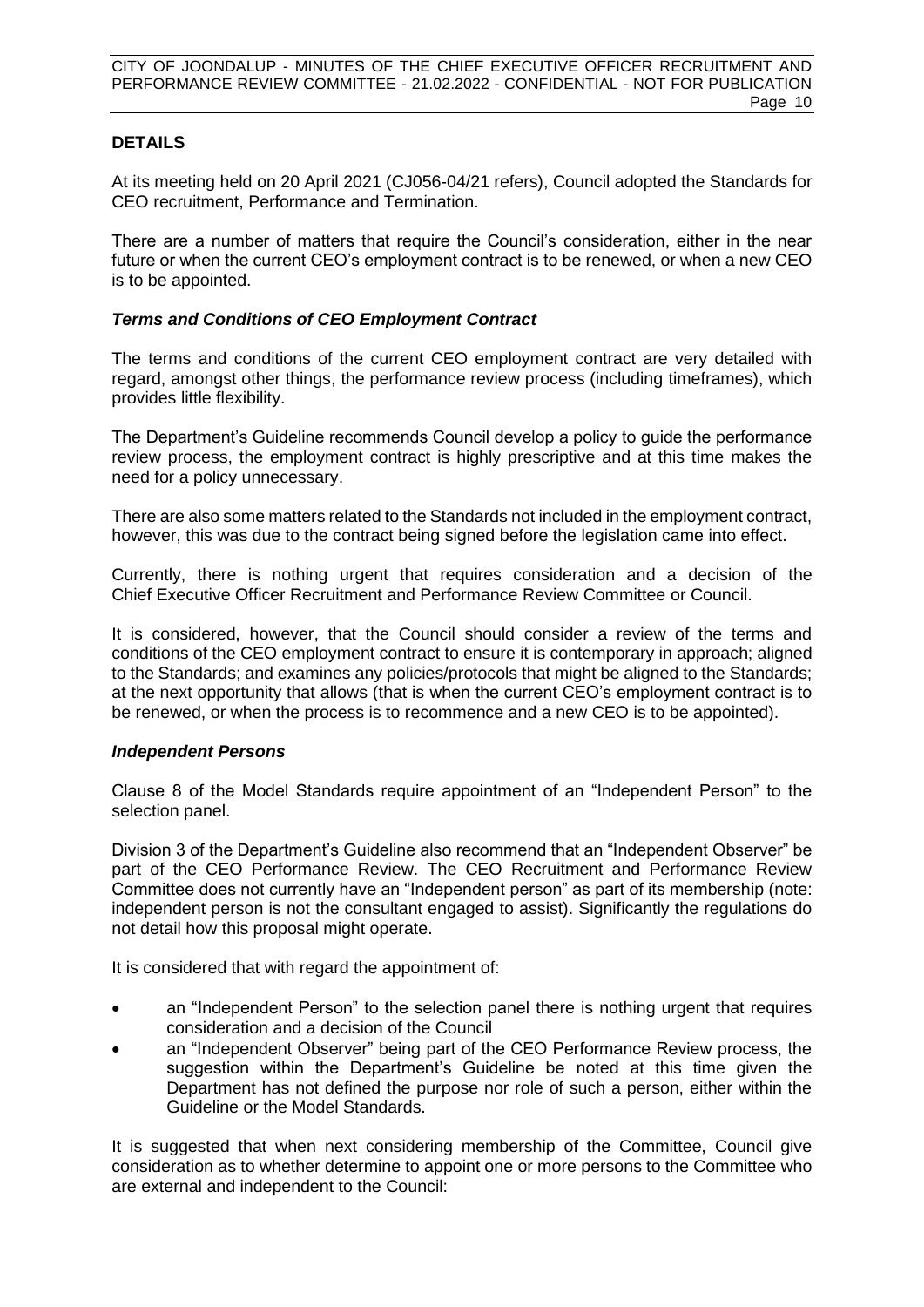## *New Policy – Temporary Employment or Appointment of an Acting CEO*

Section 5.39C of the Act requires the City to prepare and adopt a policy relating to the temporary employment or appointment of an acting CEO.

At its meeting held on 17 August 2021 (CJ128-08/21 refers), Council adopted a new policy.

#### *Terms of Reference of the CEO Recruitment and Performance Review Committee*

Terms of Reference of the CEO Recruitment and Performance Review Committee, as the Guidelines suggest broader content in the Terms of Reference when it comes to the recruitment and selection responsibilities which the Committee hold.

The procedures related to the above have generally been in the remit of the Chief Executive Officer Recruitment and Performance Review Committee, the role of which is as follows:

- 1 Recommend to Council the selection and appointment process of a Chief Executive Officer.
- 2 Recommend to Council the preferred consultant to assist with the recruitment process for a Chief Executive Officer.
- 3 Undertake the interview of preferred applicant(s) on the advice of the appointment consultant's shortlisted applicants for the position of Chief Executive Officer.
- 4 Recommend to Council the appointment of a preferred applicant as Chief Executive Officer under the terms and conditions of an agreed Chief Executive Officer Employment Contract.
- 5 Review the Chief Executive Officer's performance in accordance with the appropriate provisions contained within the Chief Executive Officer's Employment Contract.
- 6 Prepare and table the concluded report, in accordance with the appropriate provisions within the Chief Executive Officer's Employment Contract to Council.
- 7 Review the Chief Executive Officer's performance on an on-going basis as and when deemed necessary in accordance with the appropriate provisions contained within the Chief Executive Officer's Employment Contract.
- 8 Review the Key Performance Indicators to be met by the Chief Executive Officer.
- 9 Review the Chief Executive Officer's remuneration package, in accordance with the appropriate provisions within the Chief Executive Officer's Employment Contract.
- 10 Review the Chief Executive Officer's Employment Contract and make recommendations to Council in relation to varying the contract as and when necessary.

It is considered that the Terms of Reference of the Committee meet the requirements of the Model Standard; and the terms and conditions as detailed in the CEO's employment contract. It is not considered that there are any requirements to amend the Terms of Reference at this time.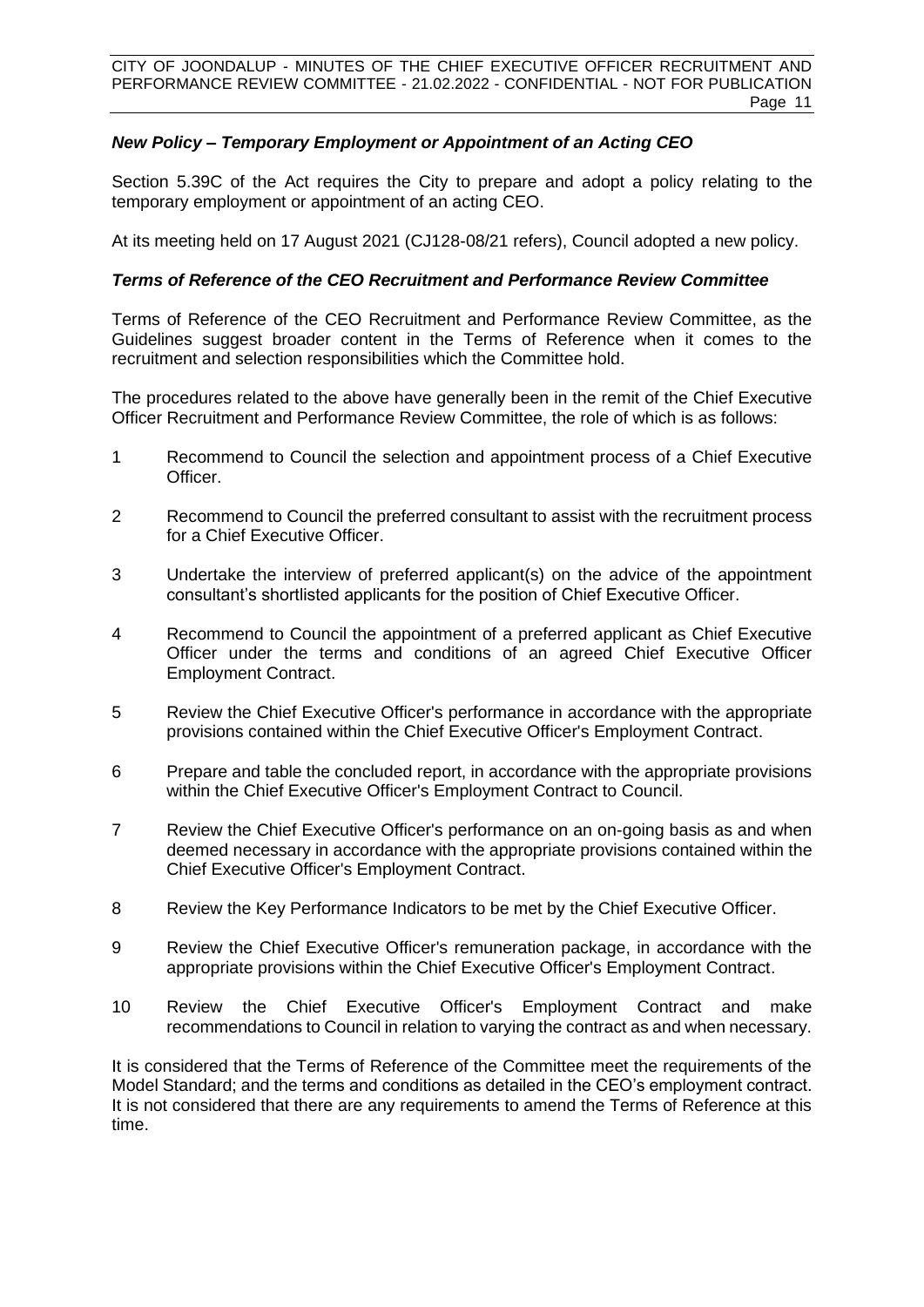#### **Issues and options considered**

The report is for noting only. The Chief Executive Officer Recruitment and Performance Review Committee may determine whether there are any matters related to the City of Joondalup Standards for CEO Recruitment, Performance and Termination as required by the *Local Government (Administration) Amendment Regulations 2021*, however it is not considered that there are any urgent matters requiring consideration.

#### **Legislation / Strategic Community Plan / Policy implications**

#### **Legislation** *Local Government Act 1995. Local Government (Administration) Amendment Regulations 2021. Local Government (Administration) Regulations 1996.*

#### **Strategic Community Plan**

**Key theme Governance and Leadership.** 

- **Objective Corporate capacity.**
- **Strategic initiative** Demonstrate accountability through robust reporting that is relevant and easily accessible by the community.

**Policy** Not applicable.

#### **Risk management considerations**

Local governments were required to adopt the Model CEO Standards (with or without amendment) within three months of the CEO Standards Regulations coming into effect. Although a local government would need to abide by the requirements of the Model CEO Standards if it does not adopt its own standards within that time, a local government would be deemed non-compliant with the legislative provisions.

The City has reviewed the current CEO's contract terms and conditions against the Model CEO Standards and identified only a few minor differences, which can be accommodated within the new standards adopted for the City. As such, it is considered that the Model CEO Standards apply to the City's current legislative obligations.

#### **Financial / budget implications**

Not applicable.

#### **Regional significance**

Not applicable.

#### **Sustainability implications**

Not applicable.

#### **Consultation**

Not applicable.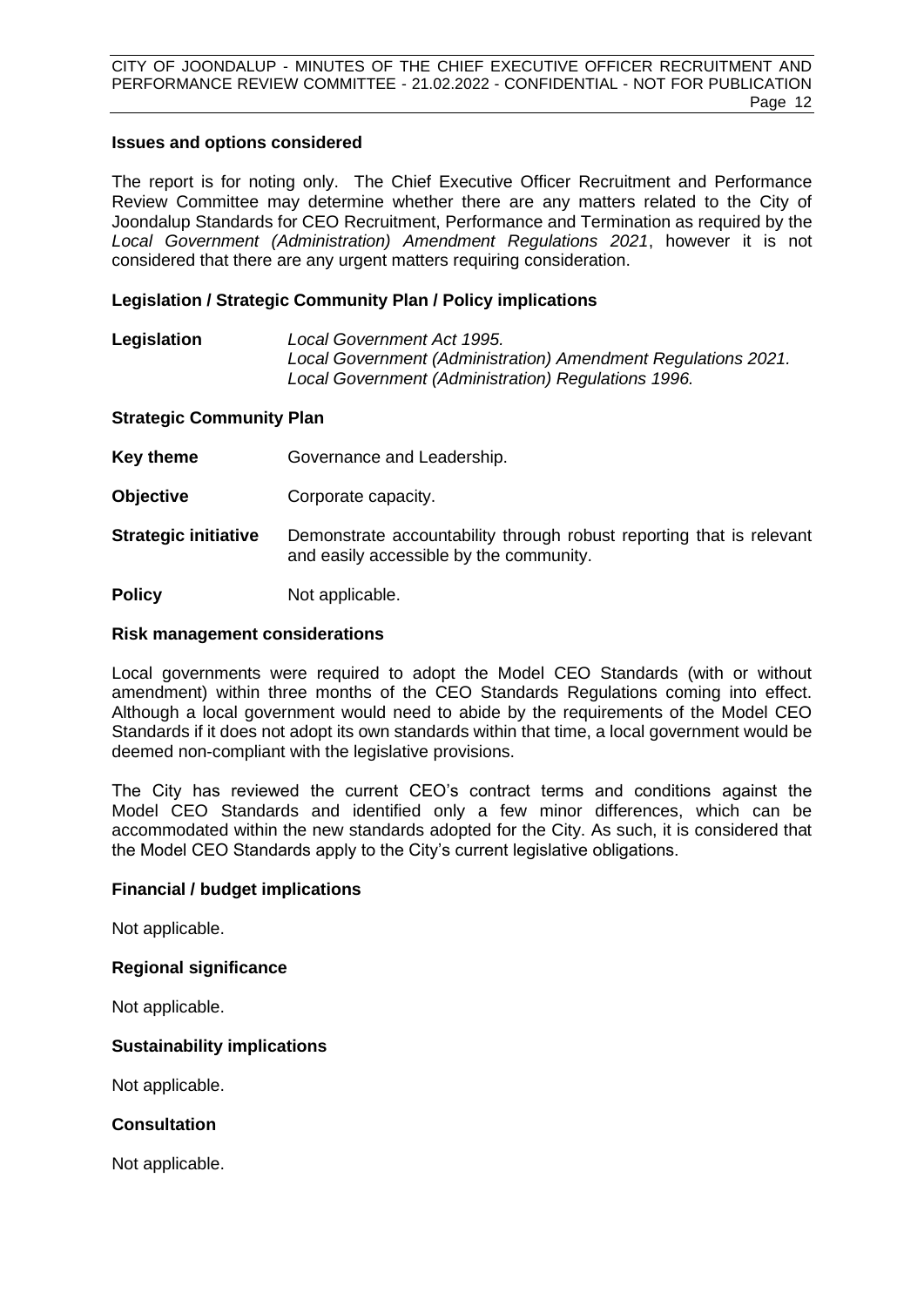#### **COMMENT**

The *Local Government (Administration) Amendment Regulations 2021* (CEO Standards Regulations) bring into effect changes to the *Local Government Act 1995* and the *Local Government (Administration) Regulations 1996* by introducing mandatory minimum standards that cover the recruitment, selection, performance review and early termination of local government chief executive officers.

The Model CEO Standards provide a framework for local governments to select a CEO in accordance with the principles of merit, probity, equity and transparency.

The City of Joondalup, as are all local governments, are required to prepare and adopt the Model CEO Standards. The City has reviewed the Model CEO Standards and it is considered they can be applied to the City of Joondalup.

#### **VOTING REQUIREMENTS**

Simple Majority.

**MOVED Cr Hamilton-Prime, SECONDED Cr McLean that Chief Executive Officer Recruitment and Performance Review Committee NOTES the review of City of Joondalup policy and procedural requirements relating to the requirements within the**  *Local Government (Administration) Regulations 1996* **and the City of Joondalup Standards for Chief Executive Officer Recruitment, Performance and Termination.**

#### **The Motion was Put and CARRIED (6/0)**

**In favour of the Motion:** Mayor Jacob, Crs Chester, Kingston, Hamilton-Prime, McLean and Thompson.

*Appendix 1 refers*

*[To access this attachment on electronic document, click here: Attach1CEO220221.pdf](http://www.joondalup.wa.gov.au/files/committees/CEORP/2022/Attach1CEO220221.pdf)*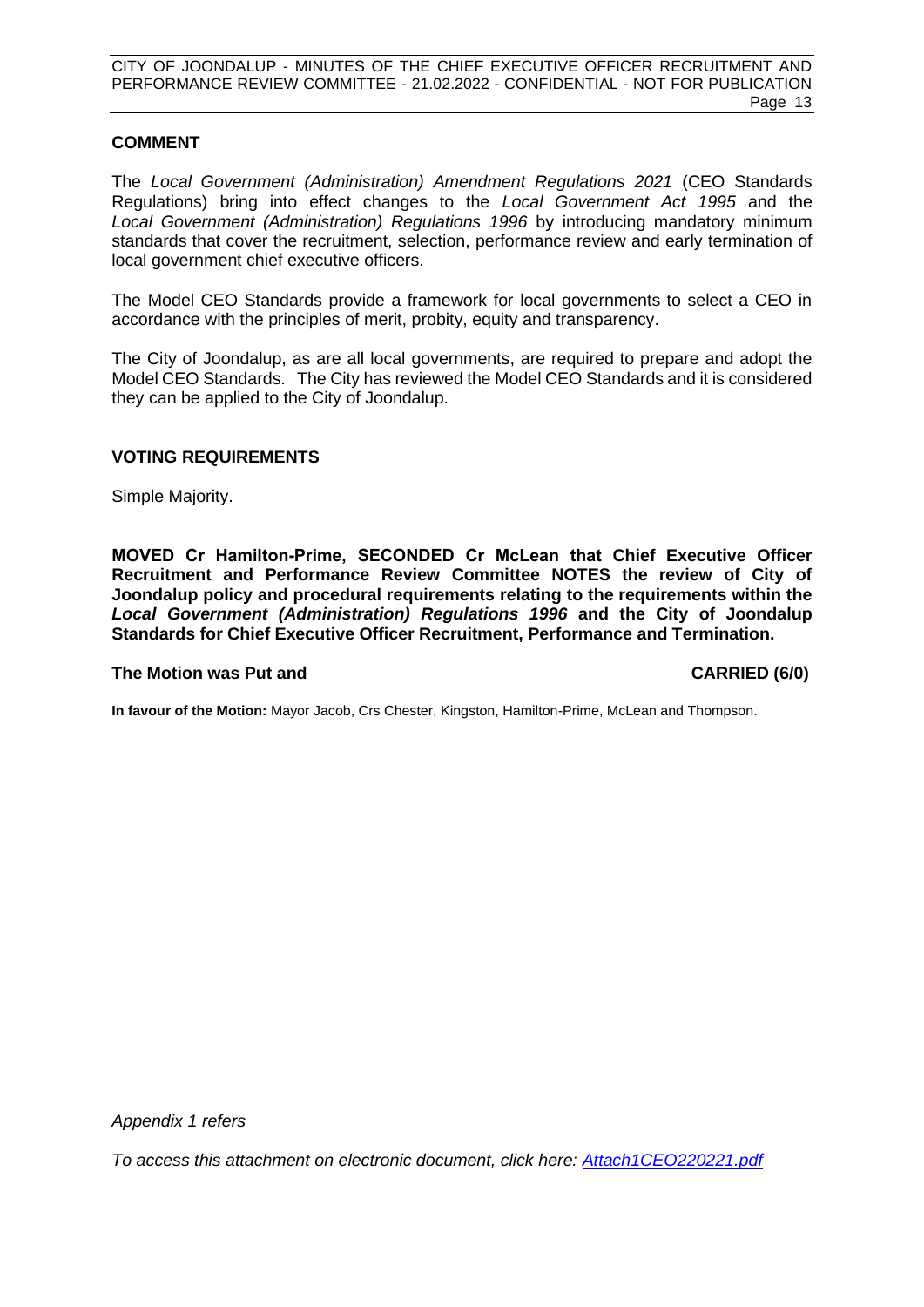#### <span id="page-14-0"></span>**Disclosure of Financial Interest**

| <b>Name / Position</b>                          | Mr James Pearson, Chief Executive Officer.                                                |  |  |
|-------------------------------------------------|-------------------------------------------------------------------------------------------|--|--|
|                                                 | <b>Item No. / Subject</b>   Item 3 - Progress Report: Chief Executive Officer Performance |  |  |
|                                                 | Review.                                                                                   |  |  |
| <b>Nature of Interest</b>   Financial Interest. |                                                                                           |  |  |
| <b>Extent of Interest</b>                       | Mr Pearson holds the position of Chief Executive Officer.                                 |  |  |

# **ITEM 3 PROGRESS REPORT - CHIEF EXECUTIVE OFFICER PERFORMANCE REVIEW**

| <b>WARD</b>                           | All                                       |                                                                                                                     |  |  |          |
|---------------------------------------|-------------------------------------------|---------------------------------------------------------------------------------------------------------------------|--|--|----------|
| <b>RESPONSIBLE</b><br><b>DIRECTOR</b> | Mr Jamie Parry<br>Governance and Strategy |                                                                                                                     |  |  |          |
| <b>FILE NUMBER</b>                    | 74574, 101515                             |                                                                                                                     |  |  |          |
| <b>ATTACHMENT</b>                     | Attachment 1                              | Confidential - CEO KPIs<br>Report Q2                                                                                |  |  | Progress |
|                                       | (Please Note:                             | Confidential Attachment will appear in the<br>official Minute Book only).                                           |  |  |          |
| <b>AUTHORITY / DISCRETION</b>         | Council (that is for 'noting').           | Information - includes items provided to Council for<br>information purposes only that do not require a decision of |  |  |          |

#### **PURPOSE**

For the Chief Executive Officer Recruitment and Performance Review Committee to receive the progress report on the Chief Executive Officer's Key Performance Indicators (CEO KPIs) for 2021-22 (quarter two) and provide feedback.

#### **EXECUTIVE SUMMARY**

The 2021-22 quarter two progress report provides information relating to the progress of the CEO KPIs for the period 1 October 2021 to 31 December 2021.

*It is therefore recommended that the Chief Executive Officer Performance and Review Committee NOTES the progress towards the Key Performance Indicators for the Chief Executive Officer for the period 1 October 2021 to 31 December 2021.*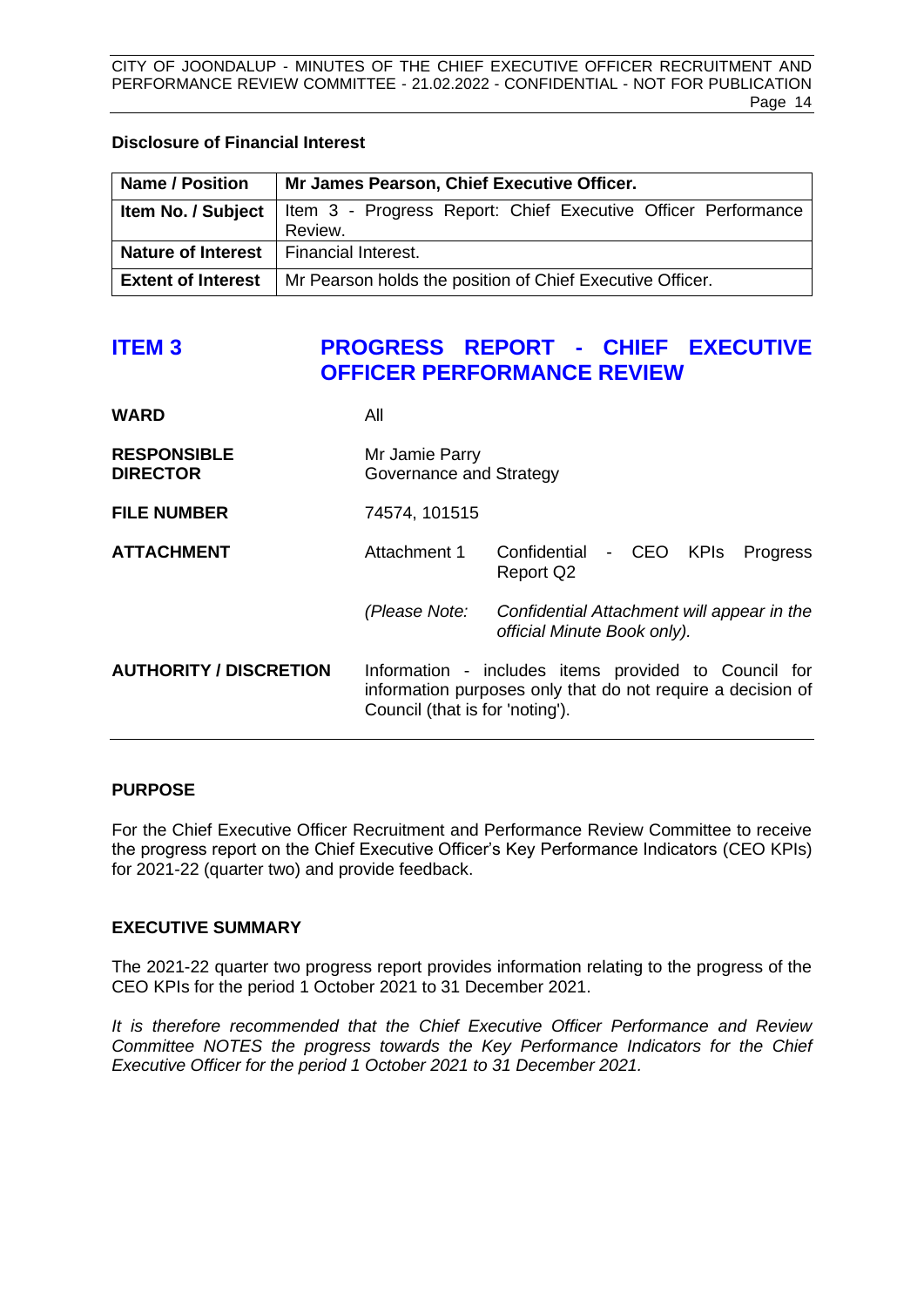#### **BACKGROUND**

At the Chief Executive Officer Recruitment and Performance Review Committee (the Committee) meeting held on 28 September 2021 the following was resolved:

"*That the Chief Executive Officer Recruitment and Performance Review Committee:*

- *1 ADOPTS the Chief Executive Officer Recruitment and Performance Review Committee's Confidential Concluded Annual Performance Review Report as in Attachment 2 to this Report, and endorses the overall rating of "met or exceeded the performance requirements set by Council for the period ending 30 June 2021";*
- *2 ADOPTS the Key Performance Indicators for the 2021-22 review period as detailed in Attachment 1 to this Report.*

At this meeting, the Chief Executive Officer outlined his commitment to providing quarterly progress reports to the Committee towards achieving the KPIs.

At the Council meeting held on 12 October 2021 (CJ148-10/21 refers), the Key Result Areas and Key Performance Indicators for the Chief Executive Officer for 2021-22 were adopted*.*

The Chief Executive Officer Recruitment and Performance Review Committee Meeting 29 November 2021 NOTED the progress towards the Key Performance Indicators for the Chief Executive Officer for the period 1 July 2021 to 30 September 2021.

#### **DETAILS**

The Committee is responsible to review the Chief Executive Officer's performance on an on-going basis as and when deemed necessary in accordance with the appropriate provisions contained within the Chief Executive Officer's employment contract; as well as reviewing the key performance indicators to be met by the Chief Executive Officer.

The 2021-2022 quarter two progress report provides information relating to the progress of the CEO KPIs for the period 1 October 2021 to 31 December 2021 (Attachment 1 refers).

#### **Legislation / Strategic Community Plan / Policy implications**

**Legislation** Section 5.38 (1) and (3) of the *Local Government Act 1995*.

"*Annual review of employees' performances.*

*(1) A local government must review the performance of the CEO if the CEO is employed for a term of more than 1 year.*

*(3) A review under subsection (1) must be conducted at least once in relation to each year of the person's employment*".

#### **Strategic Community Plan**

- **Key theme** Governance and Leadership.
- **Objective Corporate capacity.**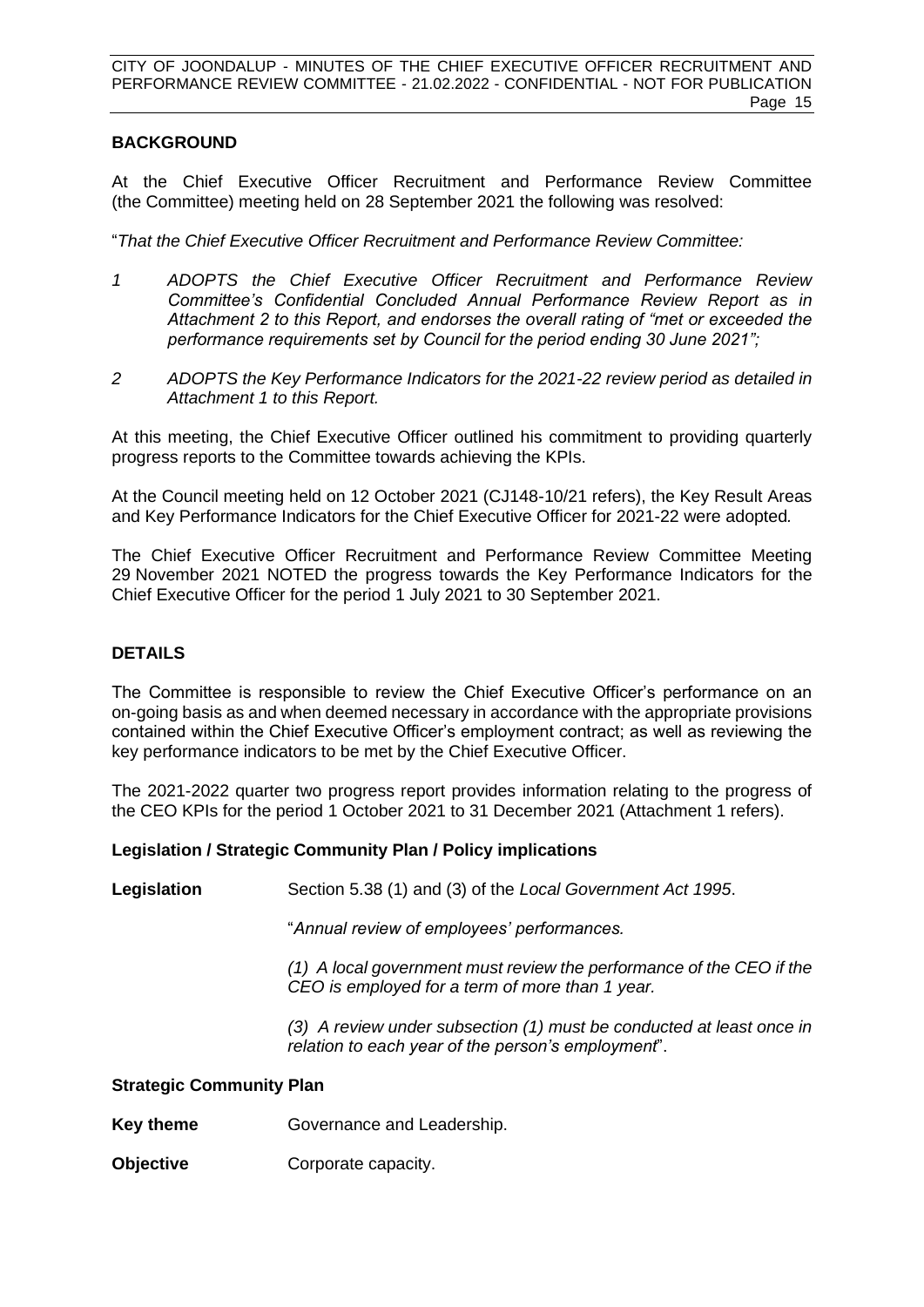**Strategic initiative** Demonstrate accountability through robust reporting that is relevant and easily accessible by the community.

> Continuously strive to improve performance and service delivery cross all corporate functions.

**Policy City of Joondalup Standards for CEO Recruitment, Performance and** Termination.

#### **Risk management considerations**

The performance review process is designed to evaluate and assess the Chief Executive Officer's Performance against KPIs on a periodic basis.

#### **Financial / budget implications**

Not applicable.

#### **Regional significance**

Not applicable.

#### **Sustainability implications**

Not applicable.

#### **Consultation**

Not applicable.

#### **COMMENT**

Not applicable.

#### **VOTING REQUIREMENTS**

Simple Majority.

*Cr Poliwka entered the Room at 6.12pm.* 

**MOVED Cr Thompson, SECONDED Cr Kingston that the Chief Executive Officer Recruitment and Performance Review Committee NOTES the progress towards the Key Performance Indicators for the Chief Executive Officer for the period 1 October 2021 to 31 December 2021.**

#### **The Motion was Put and CARRIED (7/0)**

**In favour of the Motion:** Mayor Jacob, Crs Chester, Kingston, Hamilton-Prime, McLean, Poliwka and Thompson.